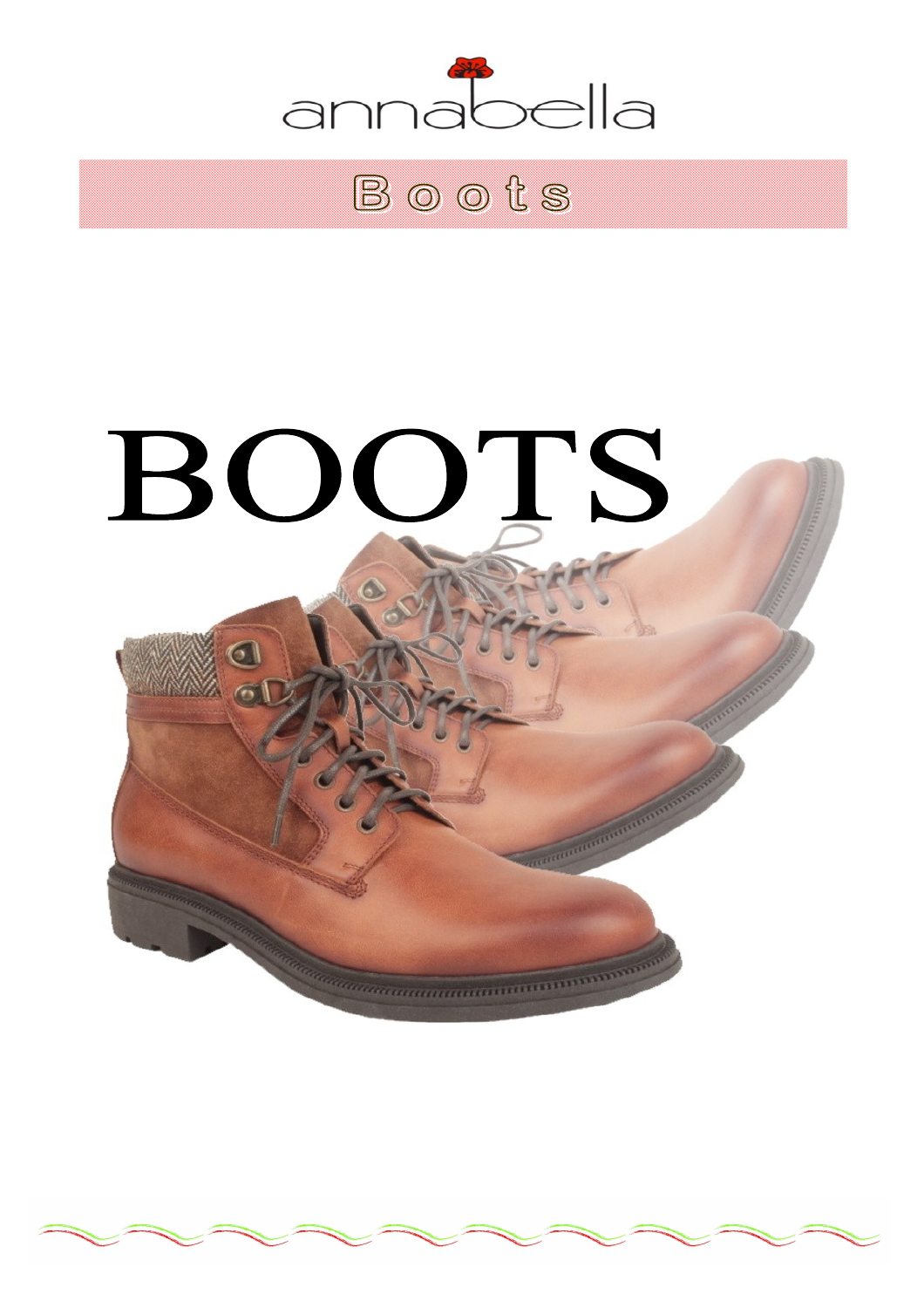

7590 **BODY**

| r |  |
|---|--|

| Upper - Barbos   |  |
|------------------|--|
| Color - MOGA/55  |  |
| Lining • Textile |  |
| Sole • Synthetic |  |
|                  |  |

## 6032 **BREIL**



| Upper • Grig       |  |
|--------------------|--|
| Color - 1382 / 170 |  |
| Lining · Textile   |  |
| Sole • Synthetic   |  |
|                    |  |

# 6033 **BREIL**



| Upper • Grig              |  |
|---------------------------|--|
| Color - 1380 / 501 / G141 |  |
| Lining · Textile          |  |
| Sole • Synthetic          |  |
|                           |  |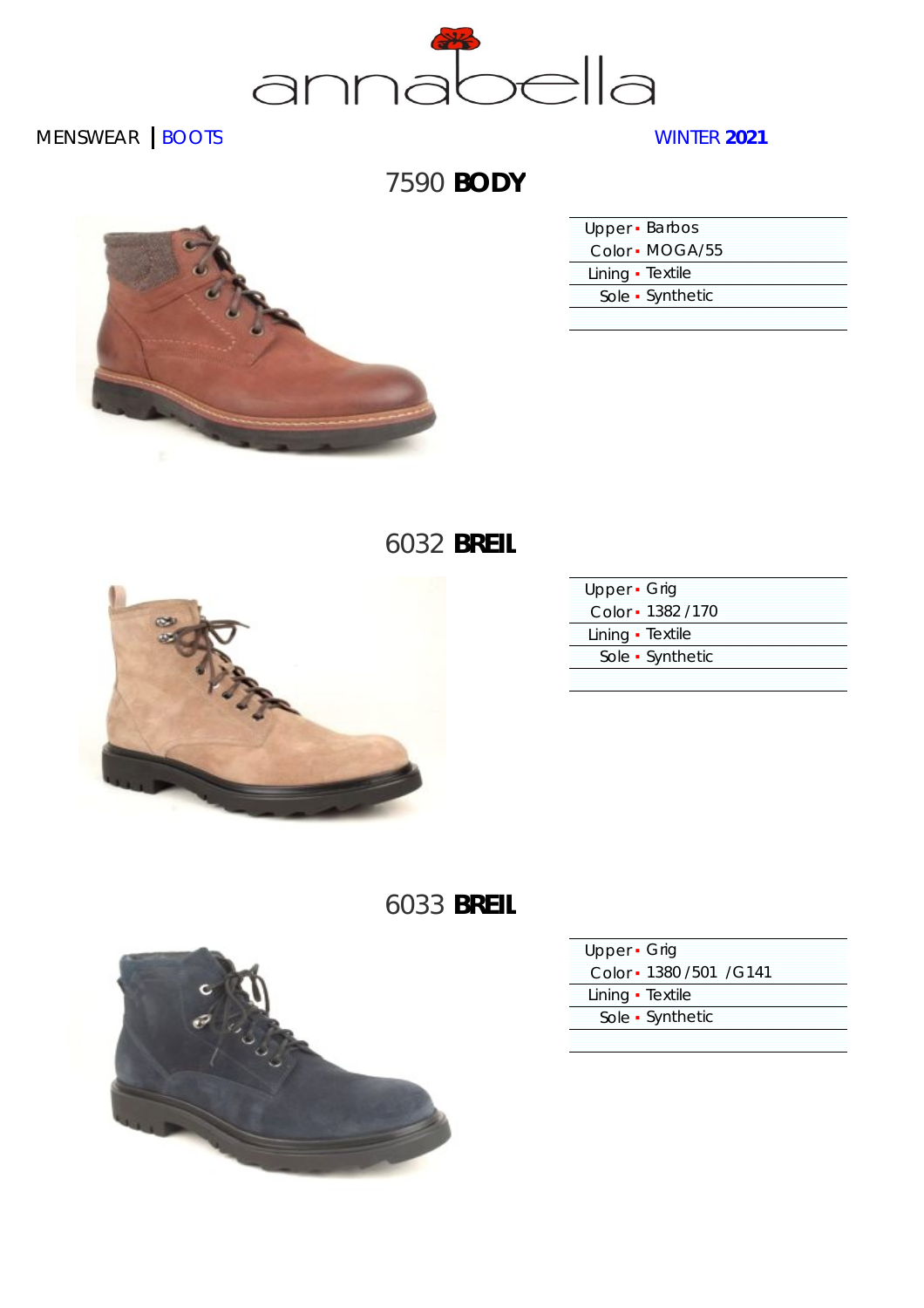

### 7409 **BREIL**



| Upper • Grig               |  |
|----------------------------|--|
| Color - 1377 / EL29 / G114 |  |
| Lining • Textile           |  |
| Sole • Synthetic           |  |
|                            |  |

#### 7948 **CRUISER**



| Upper - Nabuk        |  |
|----------------------|--|
| Color - MAIS / CAMEL |  |
| Lining · Textile     |  |
| Sole • Synthetic     |  |
|                      |  |

### 7948 **CRUISER**



- Upper Cancun
- Color NERO /NERO
- Lining Textile
- Sole Synthetic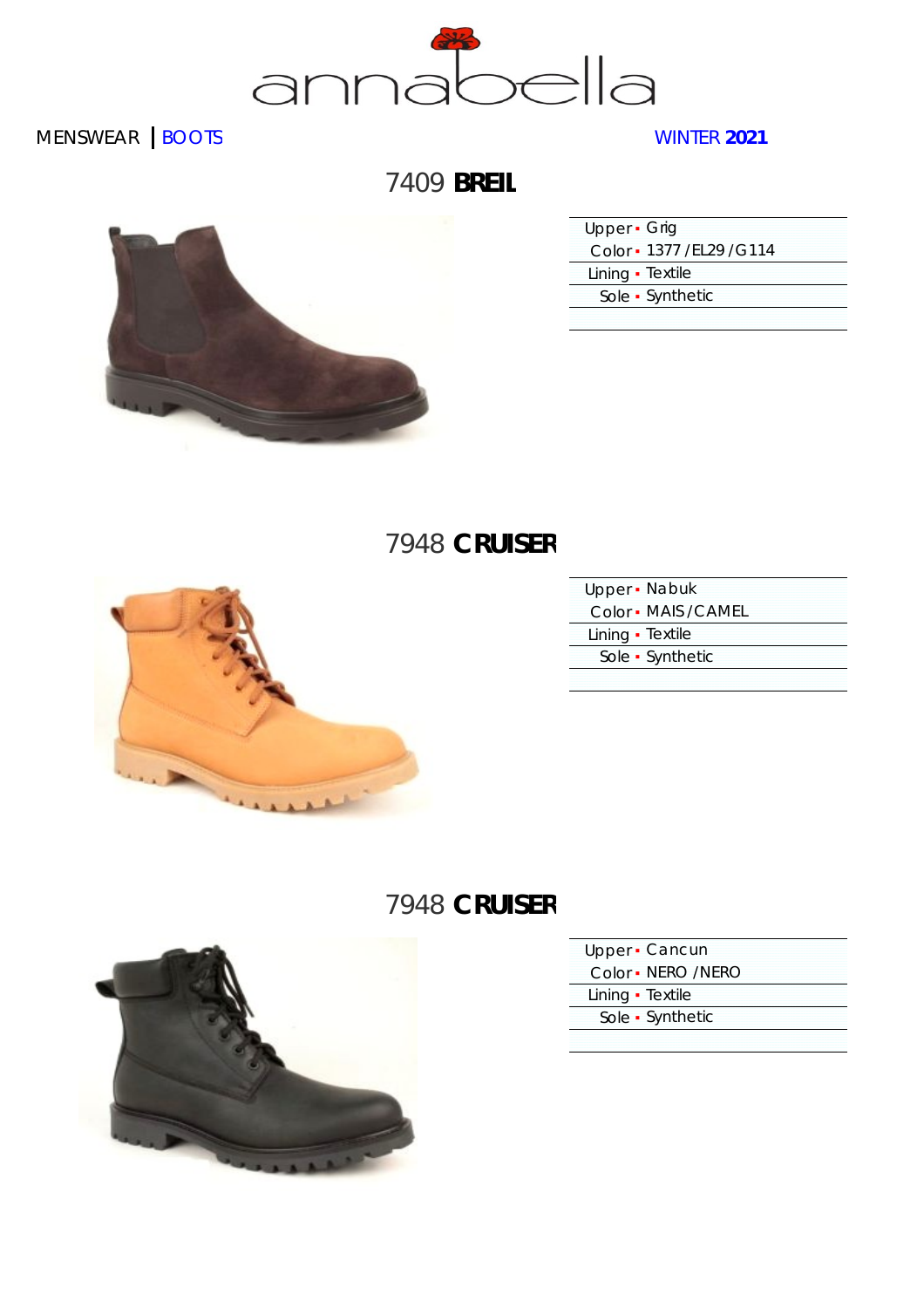

### 7948 **CRUISER**



| Upper - Nabuk      |  |
|--------------------|--|
| Color - NERO / C21 |  |
| Lining · Textile   |  |
| Sole • Synthetic   |  |

### 8657 **CRUISER**



| Upper • Gang       |  |
|--------------------|--|
| Color - 1253 /1253 |  |
| Lining · Textile   |  |
| Sole • Synthetic   |  |
|                    |  |

# 7872 **DIDIER**



| Upper • Vitello    |  |
|--------------------|--|
| Color • NERO       |  |
| Lining • Synthetic |  |
| Sole • Synthetic   |  |
|                    |  |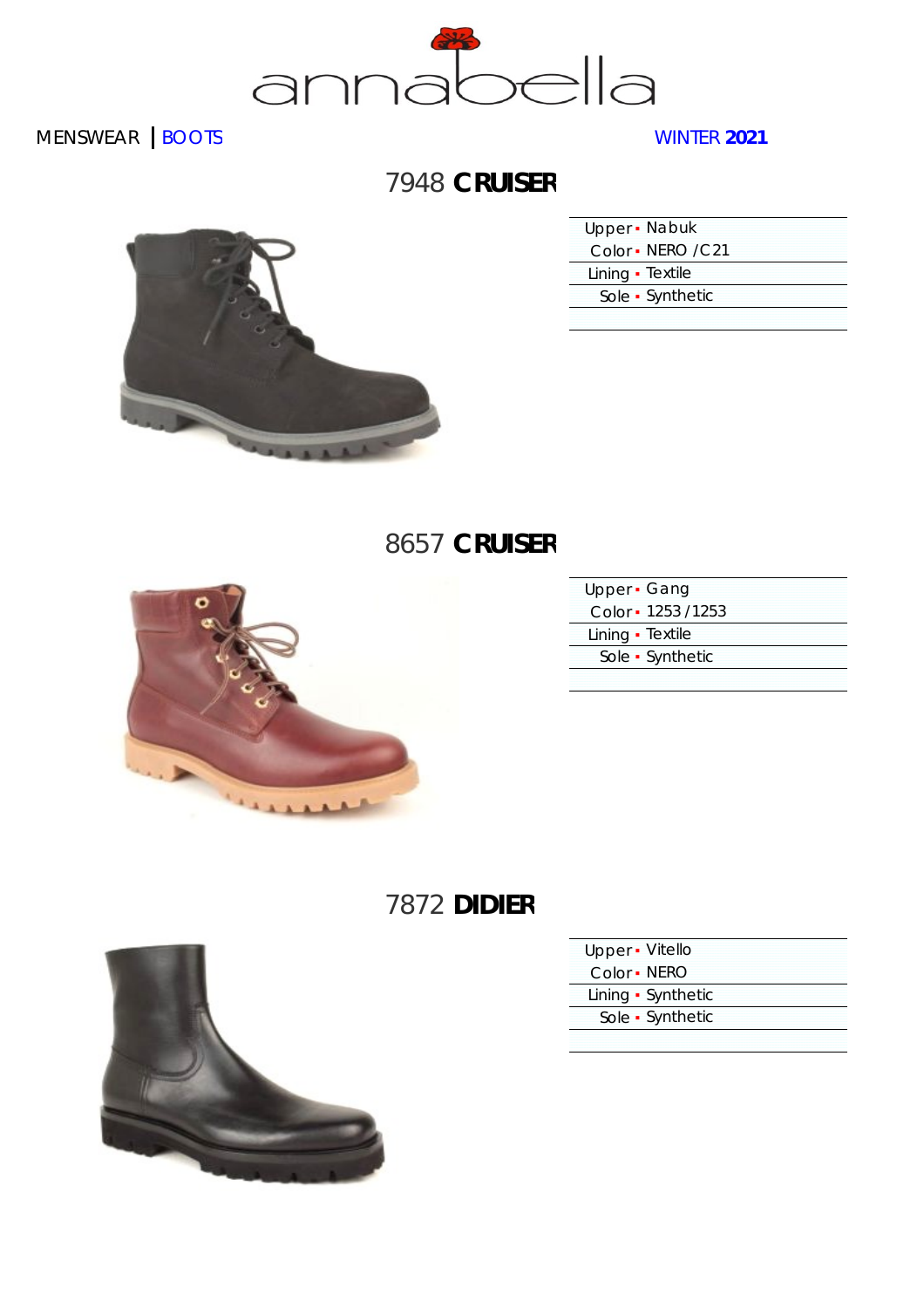

7905 **EDIN**



| Upper - Maxim      |
|--------------------|
| Color • NERO       |
| Lining • Synthetic |
| Sole • Rubber      |
|                    |

### 7933 **GODWIN**



| Upper - VELOUR     |  |
|--------------------|--|
| Color $\cdot$ 8779 |  |
| Lining • Synthetic |  |
| Sole • Rubber      |  |
|                    |  |

## 5246 **GOHAN**



| Upper - JACKYE      |  |
|---------------------|--|
| Color - 8594 / EL46 |  |
| Lining · Leather    |  |
| Sole · Syntetic     |  |
|                     |  |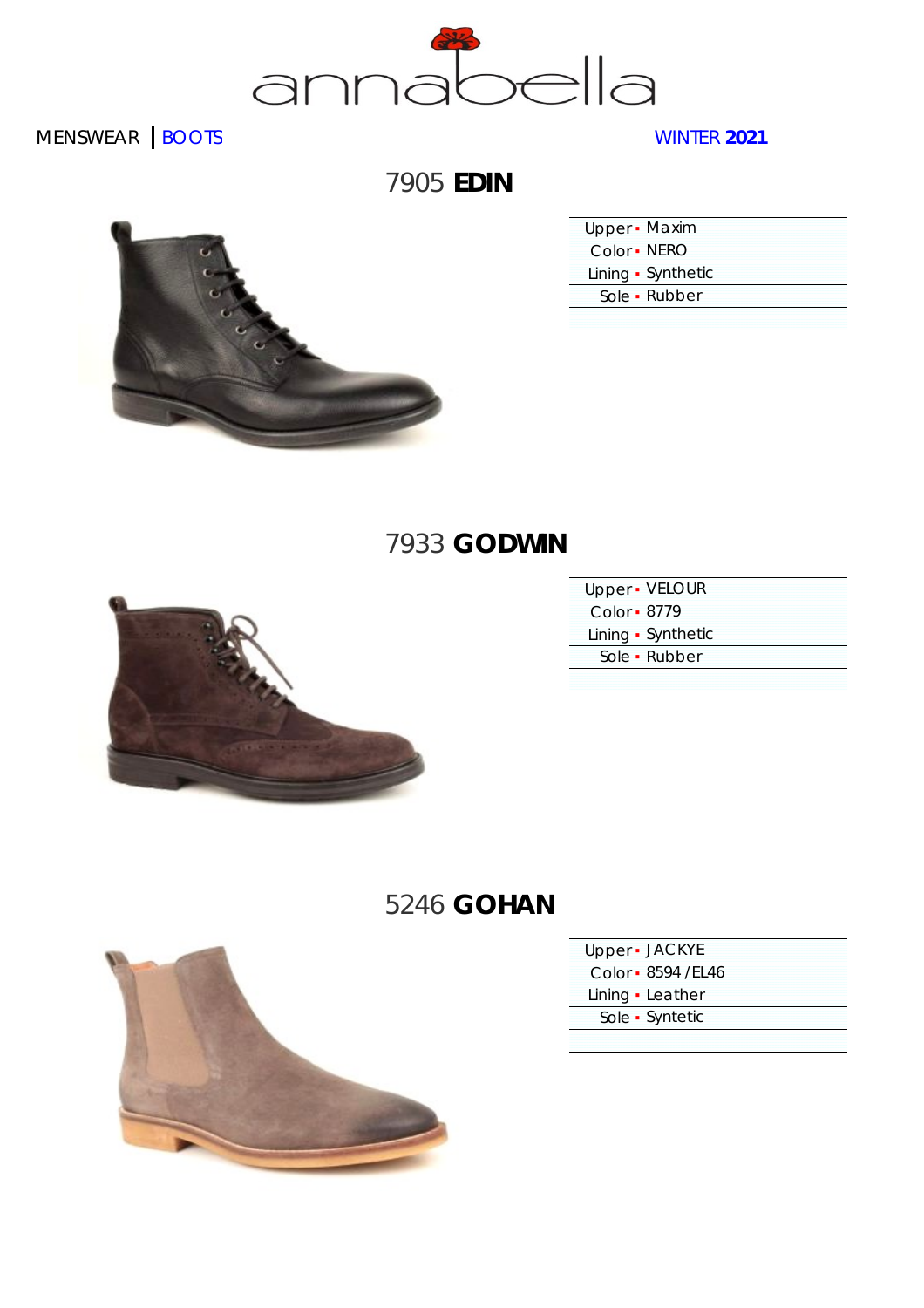

### 7904 **GREEN**



| Upper · Samil      |  |
|--------------------|--|
| Color - 7789 / TDM |  |
| Lining • Textile   |  |
| Sole • Synthetic   |  |
|                    |  |

### 7932 **JOYS**



| Upper · Toledo     |  |
|--------------------|--|
| Color • NERO / G20 |  |
| Lining • Synthetic |  |
| Sole • Synthetic   |  |
|                    |  |

# 6340 **NICOLAY**



| Upper • Maori |  |
|---------------|--|
|---------------|--|

Color ▪ 2619 /TDM /BEIGE/G209

Lining • Textile

Sole ▪ Synthetic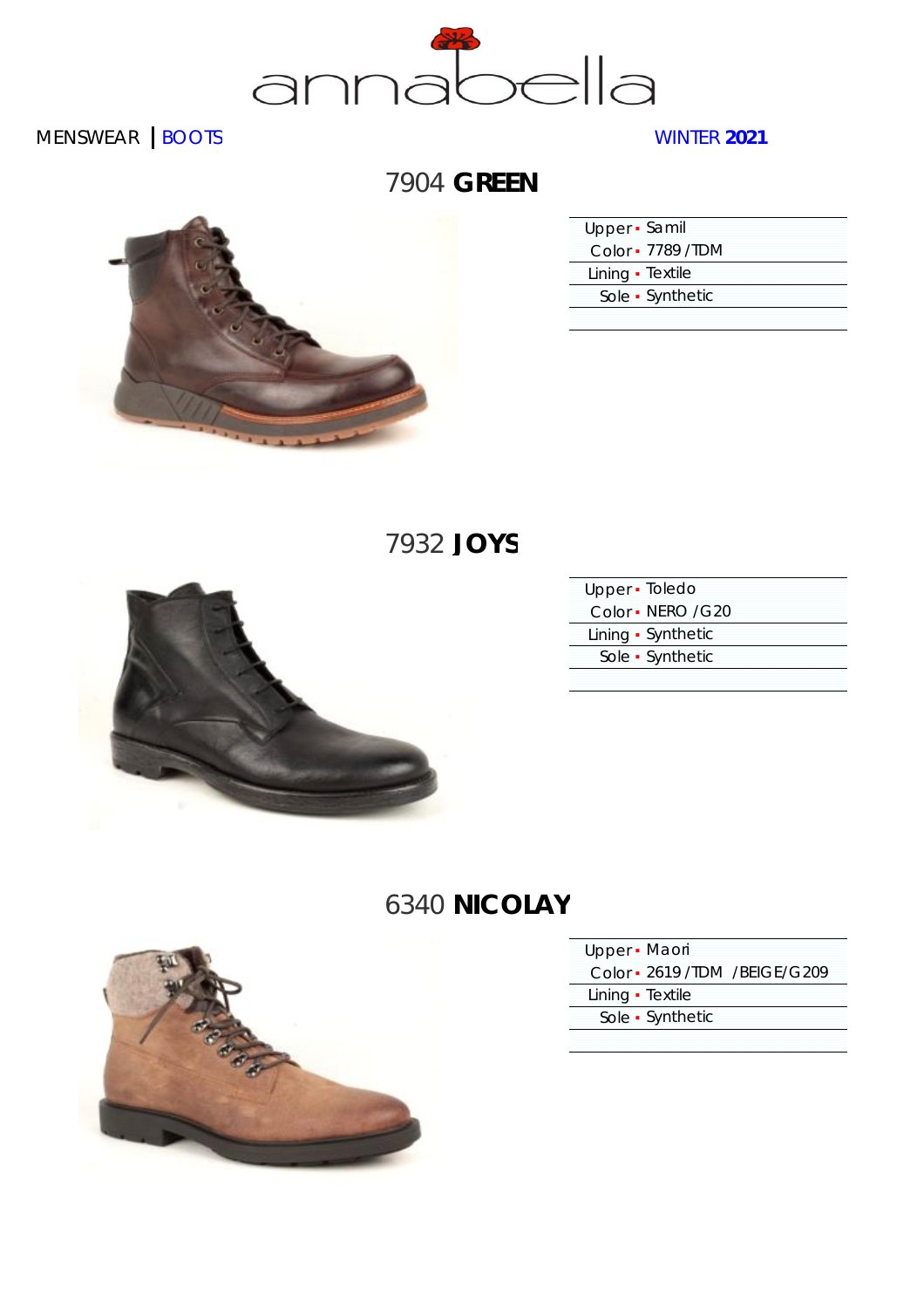

## 7333 **NICOLAY**

Lining • Textile

Sole ▪ Synthetic

## 7638 **NICOLAY**



| Upper - Maori             |  |
|---------------------------|--|
| Color - 2616 / EL29 / G21 |  |
| Lining • Textile          |  |
| Sole • Synthetic          |  |
|                           |  |

# 7926 **OLMES**



| Upper - VELOUR   |  |
|------------------|--|
| Color - 682 /TDM |  |
| Lining • Textile |  |
| Sole - Micro     |  |
|                  |  |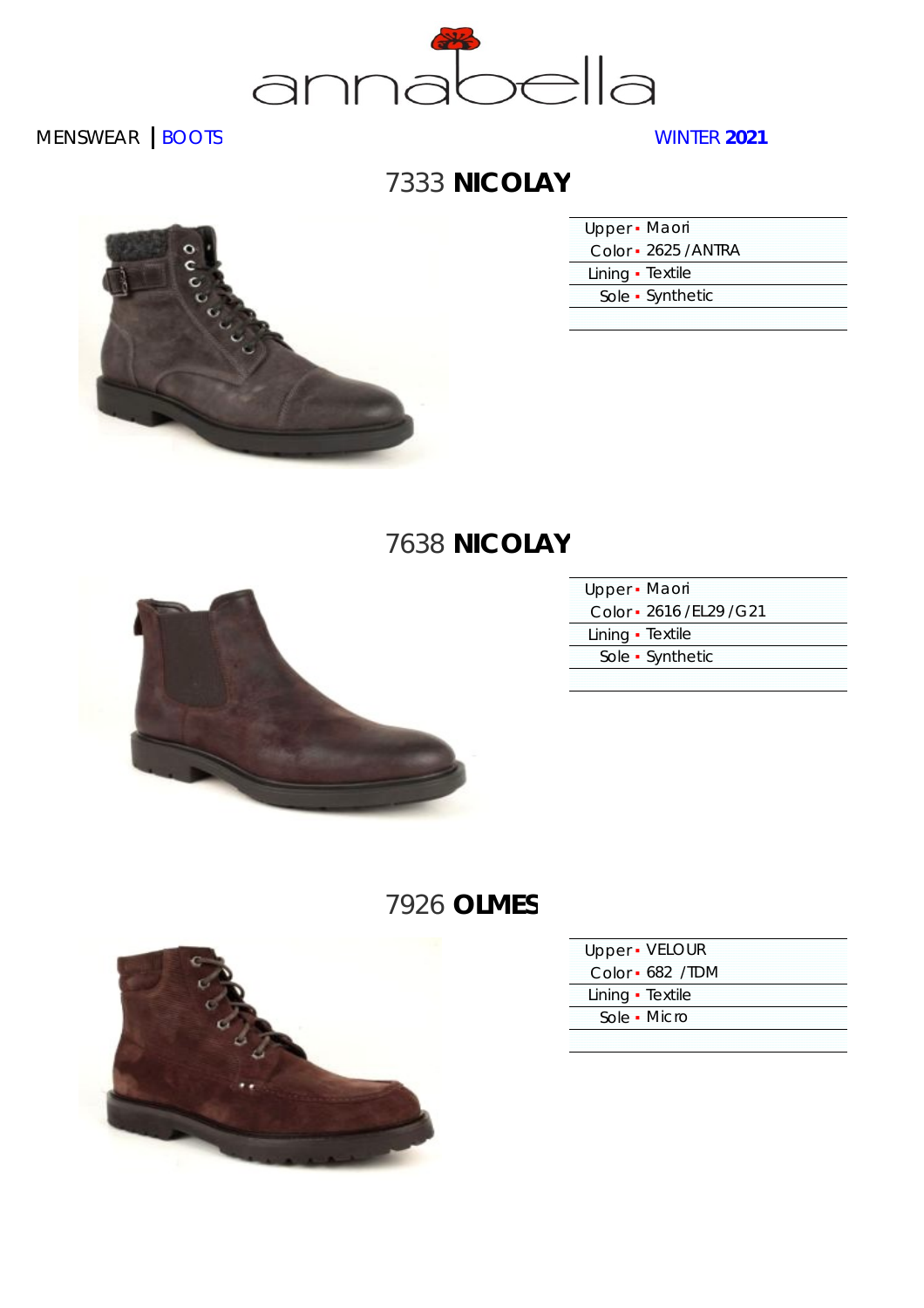

### 7935 **OLMES**

| Upper - VESPER      |
|---------------------|
| Color - NERO / G113 |
| Lining • Synthetic  |
| Sole • Micro        |
|                     |

#### 6879 **PAVEN**



| Upper - Nabuk            |  |
|--------------------------|--|
| Color - 8230 / ANTRACITE |  |
| Lining · Textile         |  |
| Sole • Synthetic         |  |
|                          |  |

# 7936 **PAVEN**



| Upper • NABUK |
|---------------|
|---------------|

Color ▪ 9203 /8501 /209

Lining • Textile

Sole ▪ Synthetic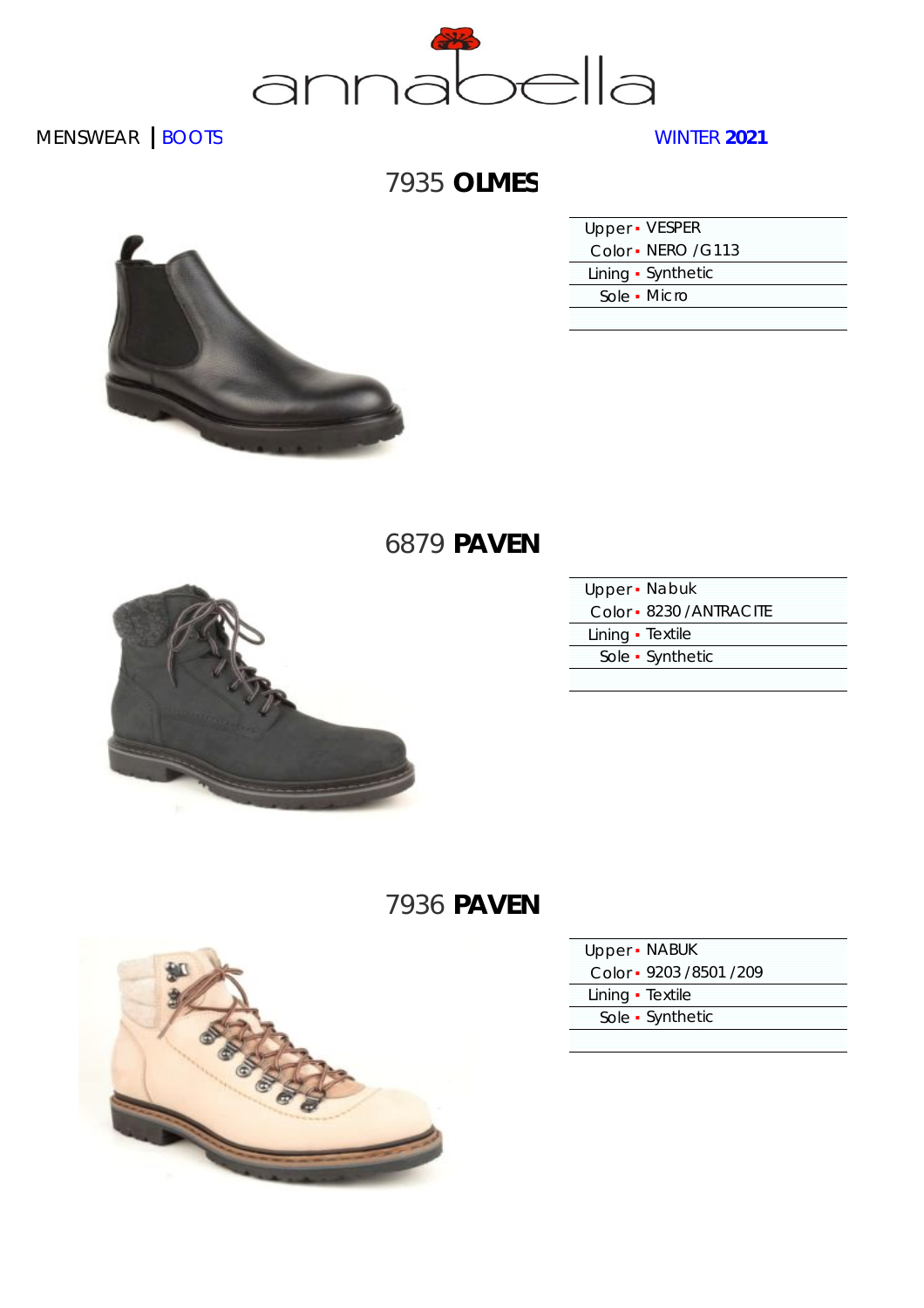

## 7723 **RONALD**



| Upper • VELOUR     |  |
|--------------------|--|
| Color $\cdot$ 682  |  |
| Lining • Synthetic |  |
| Sole • Syntetic    |  |
|                    |  |

### 7784 **RONALD**



| Upper - ACAS              |
|---------------------------|
| Color - 8671 / EL42 / G74 |
| Lining • Synthetic        |
| Sole · Syntetic           |
|                           |

# 7784 **RONALD**



| Upper - VELOUR            |
|---------------------------|
| Color - 9036 / EL10 / G33 |

Lining • Synthetic

Sole ▪ Syntetic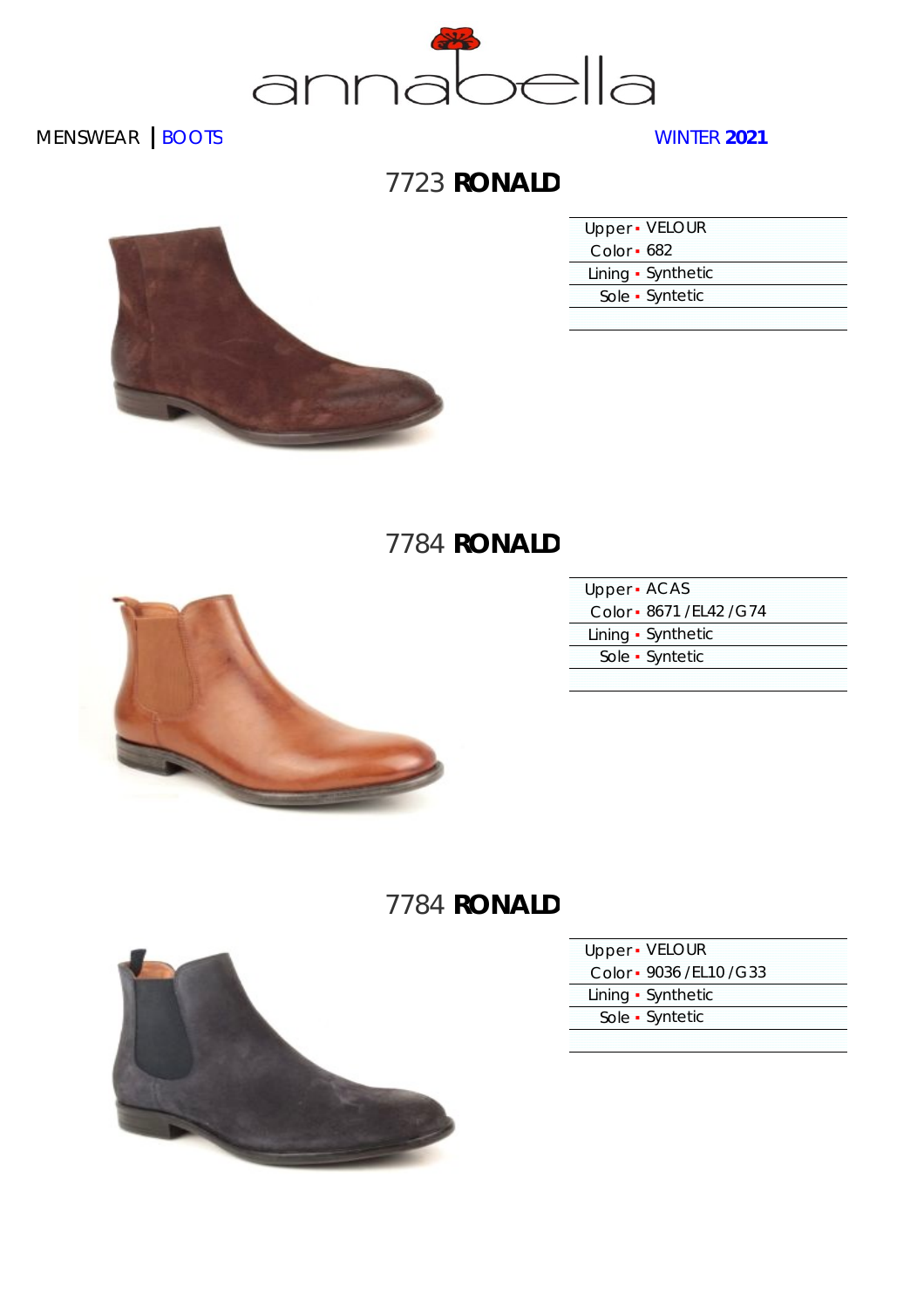

## 7786 **RONALD**



| Upper • VELOUR     |
|--------------------|
| Color - 8753 / G24 |
| Lining • Synthetic |
| Sole • Syntetic    |
|                    |

## 7477 **ROUND**



| Upper - CLAN             |  |
|--------------------------|--|
| Color - 6655 /4709 /T802 |  |
| Lining • Textile         |  |
| Sole • Synthetic         |  |
|                          |  |

## 7478 **ROUND**



| Upper · Clan             |  |
|--------------------------|--|
| Color • 6653 /682 / 7802 |  |
| Lining · Textile         |  |
|                          |  |

Sole ▪ Synthetic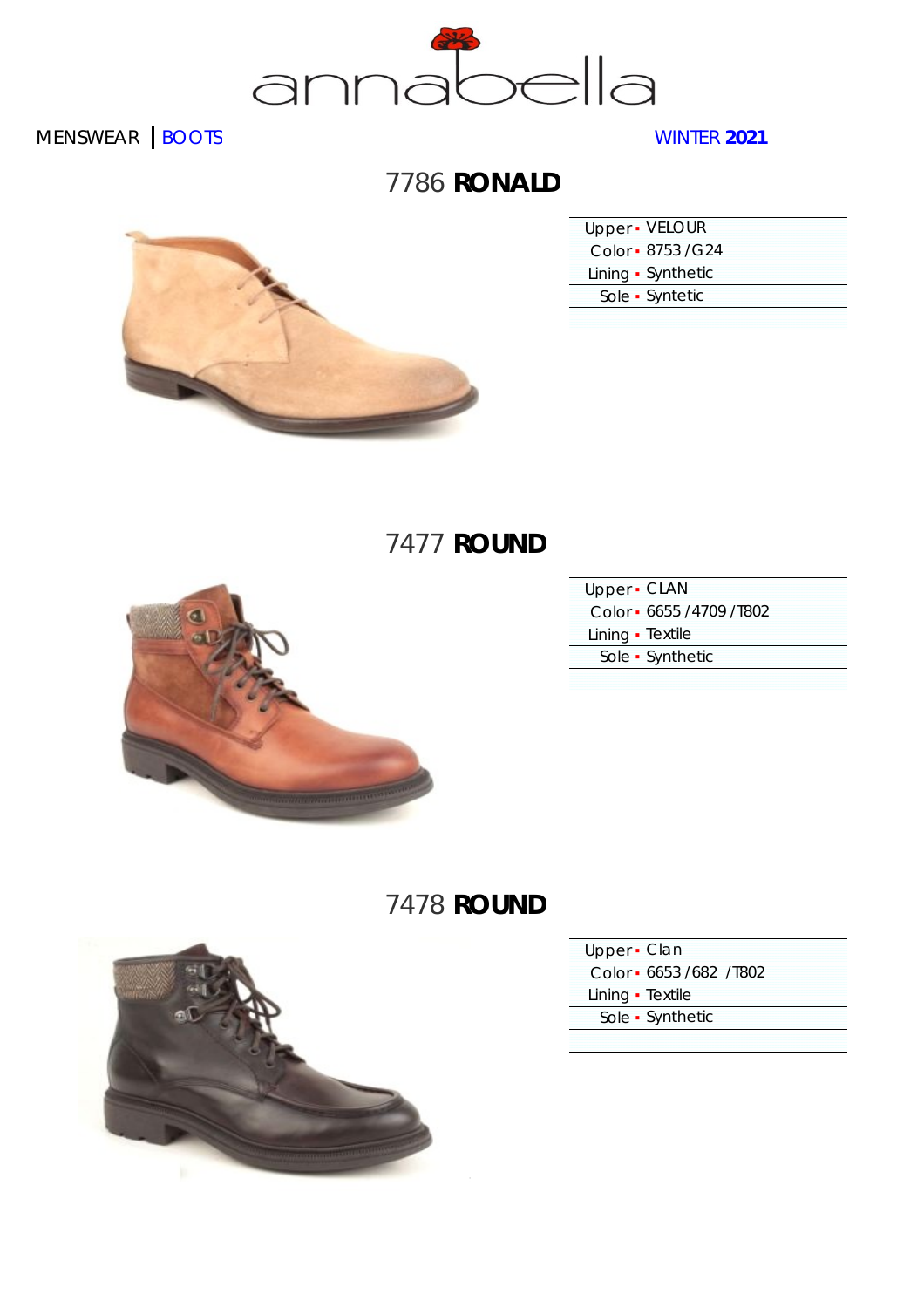

# 7852 **SILVAN**

| Upper • Vitello           |  |
|---------------------------|--|
| Color - NERO / C29 / T916 |  |
| Lining · Textile          |  |
| Sole - EVA                |  |
|                           |  |

## 7878 **SILVAN**



| Upper - Herby    |                   |
|------------------|-------------------|
|                  | Color • EBANO/TDM |
| Lining • Textile |                   |
| Sole • EVA       |                   |
|                  |                   |

# 7889 **SILVAN**



| Upper - Vitello         |  |
|-------------------------|--|
| Color - NERO /781 /NERO |  |
| Lining • Synthetic      |  |
| Sole - EVA              |  |
|                         |  |